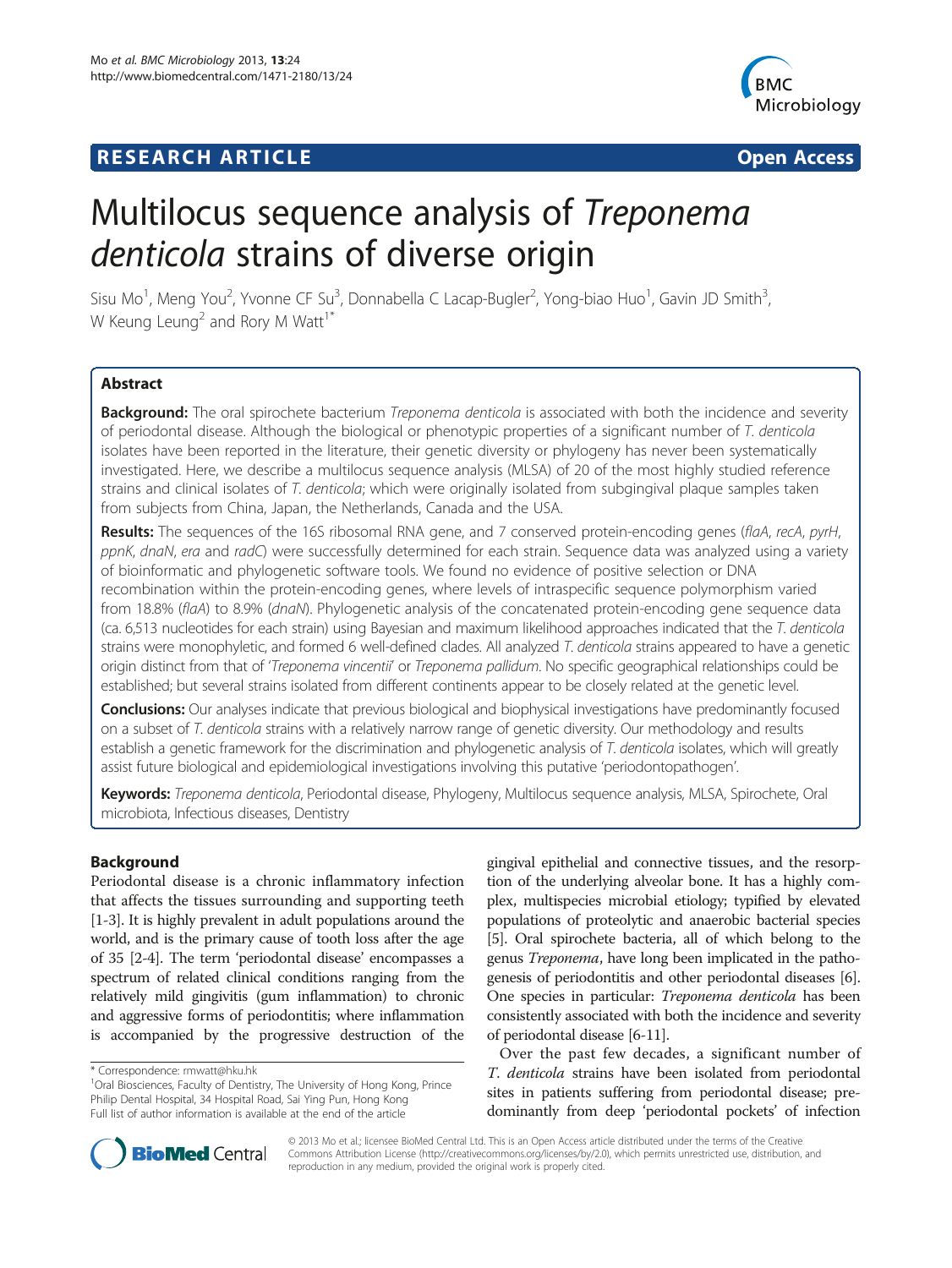that surround the roots of affected teeth. Clinical isolates of T. denticola have previously been identified and differentiated by a combination of cell morphological features; biochemical activities (e.g. proteolytic substrate preferences), immunogenic properties (e.g. serotyping, or reactivity towards monoclonal or polyclonal antibodies) as well as multilocus enzyme electrophoresis [\[12-17\]](#page-11-0). However, these approaches are generally tedious and technically demanding, and often yield inconsistent or ambiguous results.

To date, only two complete genome sequences are available for oral spirochete bacteria; those of T. denticola ATCC 35405 (type strain) [[18](#page-11-0)] and Treponema vincentii LA-1 (ATCC 35580), which has been sequenced by researchers at the J. Craig Venter Institute as part of the Human Microbiome Project [[19](#page-11-0)], but is as yet unpublished. The 2.84 Mbp single circular chromosome of T. denticola ATCC 35405 contains ca. 2,770 predicted protein-encoding genes, whilst the 2.51 Mbp T. vincentii genome is predicted to have ca. 2,600 protein encoding genes (NCBI GenBank accession number NZ\_ACYH00000000). The syphilis spirochete Treponema pallidum is closely-related to T. denticola at the genetic level, but contains a much smaller 'host-adapted' genome ca. 1.14 Mbp in size [[20](#page-11-0)].

Over recent years, multilocus sequence analysis (MLSA) has proven to be a powerful method for the discrimination, taxonomic classification and phylogenetic analysis of closely related microbial species, subspecies and strains [[21-29\]](#page-11-0). MLSA involves the systematic comparison of the DNA sequences of sets of (conserved) genes, usually 2 to 10 in number, within a given set of strains or species. Commonly, the total gene sequence data for a single isolate is concatenated prior to analysis using a variety of distance-based or criterion-based computational methods. MLSA offers many advantages over 'single gene' approaches; most notably its greater sensitivity and resolving power, and its ability to identify or overcome conflicting signals, such as those arising from horizontal gene transfer [[22](#page-11-0),[23](#page-11-0),[29](#page-11-0)].

Although studies have consistently associated T. denticola with periodontal disease, its precise pathogenic roles remain to be fully established. This issue has been complicated by the use of a variety of different *T. denticola* strains in previously reported biophysical analyses, cell culturebased investigations or animal infection models. Very little is presently known about how similar or disparate these isolates may be at the genetic level. This prompted us to utilize an MLSA-approach to systematically analyze the genetic composition of 20 of the most commonly used strains of T. denticola; originally isolated from patients with periodontal diseases who were living in Asia, Europe or North America. Our results reveal that there is considerable genetic diversity within this species. Phylogenetic analyses of multi-gene datasets indicate that the T. denticola strains studied share a common genetic origin, which is distinct from that of T. vincentii or T. pallidum and appear to have a clonal structure.

#### Results

Selection of strains and genetic loci for sequence analysis All six ATCC reference strains of T. denticola, as well as 14 other clinical isolates were selected for multilocus sequence analysis (see Table [1](#page-2-0)). These strains were originally isolated from the oral cavities of subjects with various forms of periodontal disease; who resided in China, Japan, the Netherlands, Canada or the USA. We subjectively chose these particular strains based on several main criteria: 1) their diverse geographical origin; 2) their inclusion in one or more previouslypublished scientific investigations; and 3) their reported differences in phenotypic properties. Using the genome sequence of the type strain (ATCC 35405), seven protein-encoding genes distributed throughout the single, circular chromosome were selected for genetic analysis: flaA, recA, pyrH, ppnK, dnaN, era and radC (see Table [2\)](#page-2-0). This approach enabled us to obtain a representative snapshot of genomic composition within each strain. None of these genes are predicted to reside in regions of suspected prophage origin [[18](#page-11-0)]. Using a PCR-based strategy, the full length gene sequences for all seven genes were determined for each of the 19 other T. denticola strains. Details are shown in Table [3](#page-3-0). Only the era gene from the ATCC 700768 strain could not be PCR-amplified using any primer set, and its sequence was determined by direct sequencing of purified chromosomal DNA. The gene sequences corresponding to the major rRNA component of the small ribosomal subunit (rrs, 16S rRNA) were also determined for each strain, to confirm their taxonomic assignment. In T. denticola, 16S rRNA is encoded by two genes (rrsA, rrsB), which have identical sequences and are positioned at distinct chromosomal loci (see Table [2](#page-2-0)) [[18\]](#page-11-0).

#### Inter-strain differences in nucleotide composition

We first compared the  $G + C$  content of each of the eight genes within the 20 T. denticola strains, to evaluate inter-gene and inter-strain variation. Results are summarized in Table [4.](#page-3-0) For all gene sequences, average G + C content (%) ranged from 32.4% to 52.4%. The  $rrsA/B$ gene had the highest average  $G + C$  content (52.4%), whilst the *dnaN* gene had the lowest (32.4%). The other six genes had similar overall levels of  $G + C$  content; ca. 40 − 45%. The G + C levels for individual genes exhibited very little variation between the strains ( $\leq \pm 0.5$ %). Average overall  $G + C$  content for the eight genes in all 20 strains was ca. 42.5% (Additional file [1](#page-10-0)), which is slightly higher than the overall  $G + C$  content for the entire *T. denticola* ATCC 35405 genome, which is ca. 37.9% [\[18](#page-11-0)].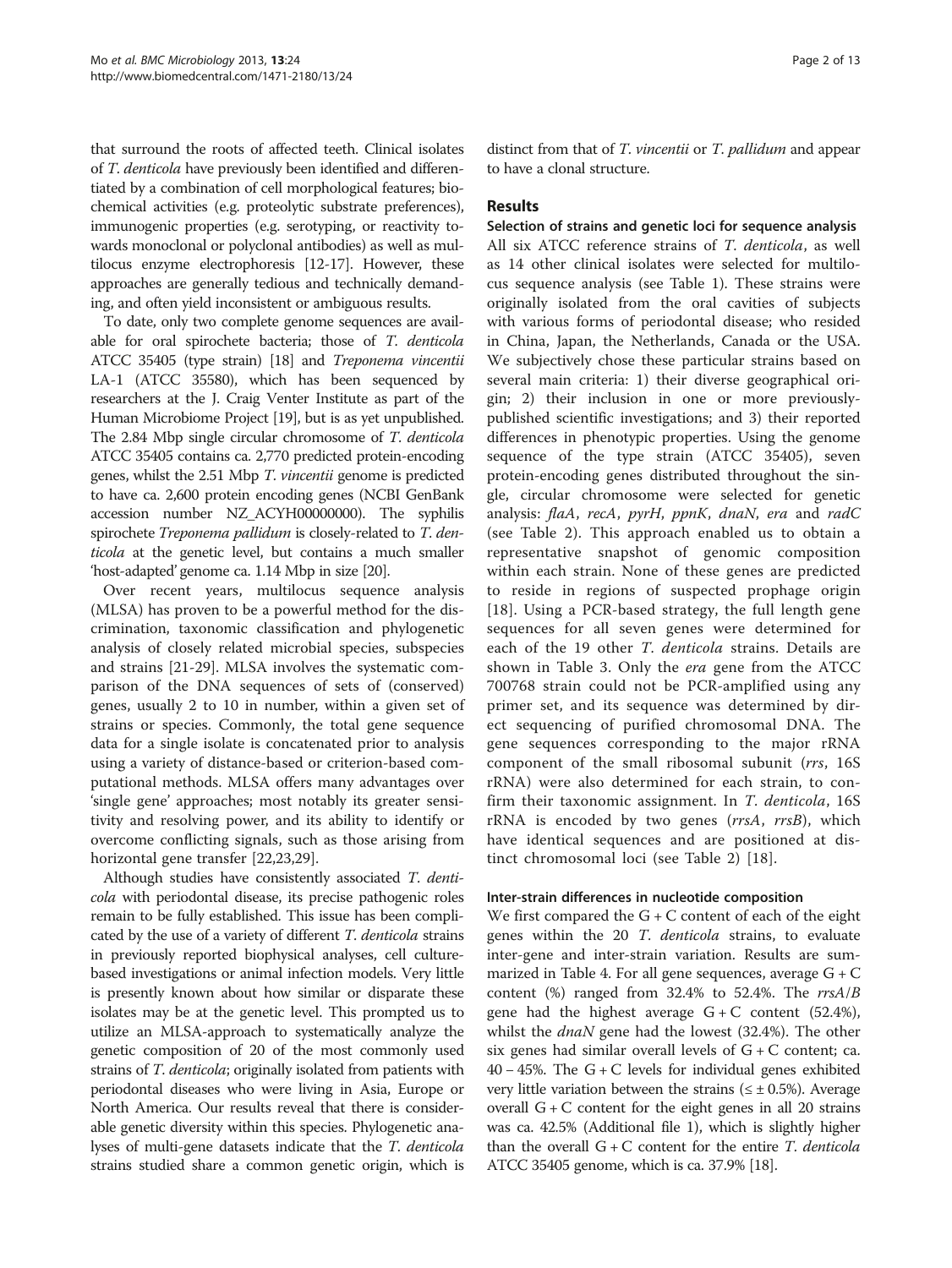<span id="page-2-0"></span>

|  |  |  |  | Table 1 Origins of the Treponema denticola strains used in this study |
|--|--|--|--|-----------------------------------------------------------------------|
|--|--|--|--|-----------------------------------------------------------------------|

| <b>Strain</b>                        | Origin      | Disease / isolation site (depositor)              | Reference |
|--------------------------------------|-------------|---------------------------------------------------|-----------|
| ATCC $35405$ <sup>T</sup> (strain a) | Canada      | Periodontal pocket (ECS Chan)                     | $[30]$    |
| ATCC 35404 (strain c, TD-4)          | Canada      | Periodontal pocket (ECS Chan)                     | $[30]$    |
| ATCC 33521 (strain 11)               | <b>USA</b>  | Subgingival plaque (RK Nauman)                    | $[31]$    |
| ATCC 33520 (strain W)                | <b>USA</b>  | Subgingival plague (RK Nauman)                    | $[31]$    |
| $GM-1$                               | <b>USA</b>  | Human periodontal pocket (SC Holt)                | $[32]$    |
| <b>MS25</b>                          | <b>USA</b>  | Human periodontal pocket (SC Holt)                | $[32]$    |
| ST10                                 | <b>USA</b>  | (S. Socransky)                                    | [33, 34]  |
| $CD-1$                               | <b>USA</b>  | (WJ Loesche)                                      |           |
| <b>OTK</b>                           | <b>USA</b>  | (RC Johnson)                                      |           |
| OT <sub>2</sub> B                    | <b>USA</b>  | (RC Johnson)                                      |           |
| <b>NY535</b>                         | Netherlands | Gingival biopsy of human periodontitis (FHM Mikx) | $[35-37]$ |
| NY545                                | Netherlands | Gingival biopsy of human periodontitis (FHM Mikx) | [36, 37]  |
| <b>NY531</b>                         | Netherlands | Gingival biopsy of human periodontitis (FHM Mikx) | [36, 37]  |
| <b>NY553</b>                         | Netherlands | Gingival biopsy of human periodontitis (FHM Mikx) | [36, 37]  |
| ATCC 700771 (OMZ 834)                | China       | Chinese ANUG patient (C. Wyss)                    | $[15]$    |
| ATCC 700768 (OMZ 830)                | China       | Chinese ANUG patient (C. Wyss)                    | $[15]$    |
| <b>OMZ 852</b>                       | China       | Chinese ANUG patient (C. Wyss)                    | $[15]$    |
| <b>OMZ 853</b>                       | China       | Chinese gingivitis patient (C. Wyss)              |           |
| S <sub>2</sub>                       | Japan       | (T. Eguchi)                                       | $[38]$    |
| OKA3                                 | Japan       | (T. Eguchi)                                       | $[38]$    |

Multiple sequence alignments were separately constructed for the eight genes, using sequence data from each of the 20 T. denticola strains. The eight respective sets of gene sequences aligned well, and there were only minor inter-strain differences in gene lengths. The number of polymorphic sites differed considerably between the seven protein-encoding genes (see Table [4](#page-3-0)); being highest in the flaA (18.8%) and  $pyrH$  (18.4%) genes, and lowest in the  $dnaN$  gene  $(8.9\%)$ . The 16S rRNA ( $rrsA/B$ ) genes had by far the lowest numbers of polymorphic sites (1.1%), indicating a strong conservation of sequence.

#### Phylogenetic analyses of T. denticola strains using individual gene sequence data

Using data obtained from the NCBI GenBank, gene homologues from T. vincentii LA-1 (ATCC 35580) and T. pallidum SS14 were also included in our phylogenetic analyses for comparative purposes (see Additional file [2](#page-10-0)). Homologues of the flaA, recA, pyrH, ppnK, dnaN, era and radC genes are present in T. vincentii LA-1. The flaA, recA, pyrH, ppnK, dnaN and era genes; but not radC, are present in T. pallidum (e.g. subsp. pallidum SS14 strain [[39\]](#page-11-0)). We first determined the most appropriate nucleotide substitution models to use; for the

|  | Table 2 Gene regions used for multi locus sequence analysis of Treponema denticola |
|--|------------------------------------------------------------------------------------|
|--|------------------------------------------------------------------------------------|

| Gene              | Encoded protein/RNA                        | Gene length* (bp) | Chromosomal Locus* |
|-------------------|--------------------------------------------|-------------------|--------------------|
| dnaN (TDE0231)    | DNA polymerase III beta subunit            | 1104              | 264,000            |
| recA(TDE0872)     | Recombinase A                              | 1245              | 895,000            |
| radC (TDE0973)    | Unknown function                           | 678               | 998,000            |
| ppnK (TDE1591)    | Polyphosphate/ATP-NAD kinase               | 855               | 1,639,000          |
| flaA $(TDE1712)$  | Flagellar sheath protein                   | 1050              | 1,767,000          |
| era (TDE1895)     | GTP binding protein                        | 885               | 1,915,000          |
| pyrH (TDE2085)    | Uridylate kinase                           | 696               | 2,114,000          |
| rrsA (TDE_16SA)   | Small subunit 16S rRNA (identical to rrsB) | 1515              | 661,000            |
| $rrsB$ (TDE 16SB) | Small subunit 16S rRNA (identical to rrsA) | 1515              | 1.220.000          |

\*Chromosomal loci and gene lengths are based on the type strain of T. denticola (ATCC 35405) [\[18](#page-11-0)].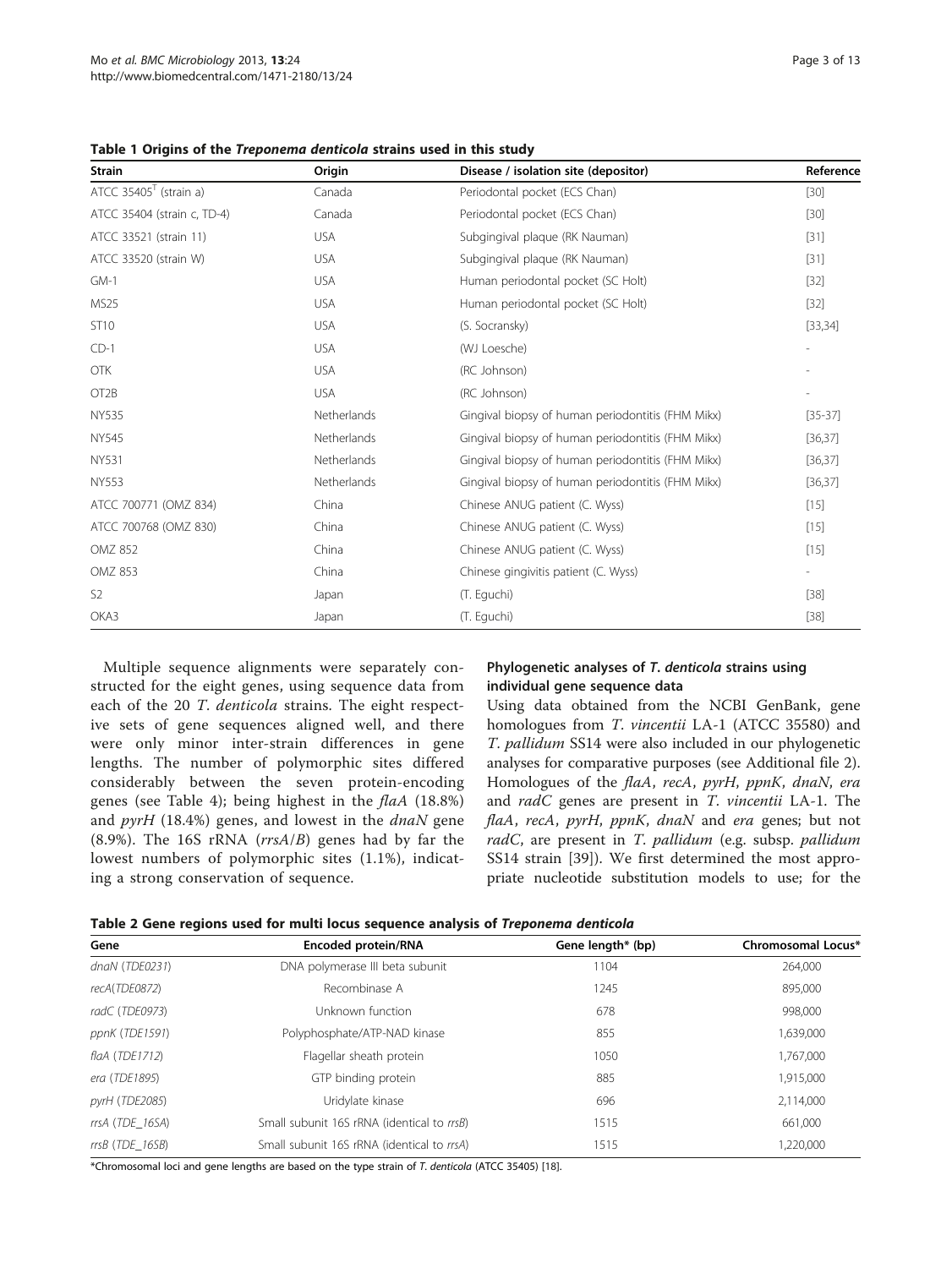| Gene | Primer          | Sequence $(5'$ to $3')$               | <b>Strains amplified</b>                                                                  |
|------|-----------------|---------------------------------------|-------------------------------------------------------------------------------------------|
| dnaN | dnaNF           | ATGAAAATAAGTTTTGACAGAGACAC            | dnaF + dnaR: all strains $(55-50^{\circ}C)$                                               |
|      | dnaNR           | <b>TTACTCCGTCTGCATAGGC</b>            |                                                                                           |
| recA | recAF1          | GTGGCAAAAGCAAAAAAC                    | recAF1 + recAR1: most strains (55-47°C)                                                   |
|      | recAR1          | <b>TTAAAAAAGACTGTCGTCCG</b>           | recAF2 + recAR2: ATCC 700768, MS25 (54-47°C)                                              |
|      | recAF2          | <b>TTCATATTGGCCGCATTTG</b>            | recAF1 + recArecAR2: ATCC 700771 (55-49°C)                                                |
|      | recAR2          | <b>TTGTGTACTCATAATGCCGCTC</b>         |                                                                                           |
|      | recAF           | GTGGCAAAAGCAAAAAACGAAG                | recAF + recAR: OMZ852, OMZ853, NY531, NY553 (58-53°C)                                     |
|      | recAR           | <b>TTAAAAAAGACTGTCGTCCGCC</b>         |                                                                                           |
| radC | radCF1          | ATGATAGACTATAAAAATTCGTCCAATAC         | radCF1 + radCR1: most strains (55-50°C)                                                   |
|      | radCR1          | <b>TTAAATATCAAACCTCGTTCCG</b>         | radCF1 + radCR2: MS25 (55-49°C)                                                           |
|      | radCF2          | AACATGGCTTTCCGAAATC                   | radCF2 + radCR1: ATCC 700768 (55-49°C)                                                    |
|      | radCR2          | GTGCAGCGGCTCTAAAAG                    |                                                                                           |
| ppnK | TDE1591F1       | ATATGGATCCCATATGAAAAAAG               | TDE1591F1 + TDE1591R1: most strains (52-45°C)                                             |
|      | TDE1591R1       | AATTCTCGAGTCAATTCAGTTTGGG             | TDE1591F2 + TDE1591R2: OKA3, MS25,GM1, ST10A,                                             |
|      | TDE1591F2       | <b>AGCTACCCTGCCCTAATTTC</b>           | ATCC 700768, ATCC 700771 (57-52°C)                                                        |
|      | TDE1591R2       | AACATCCTTAAAAAGCGGC                   |                                                                                           |
| flaA | <b>TDE1712F</b> | <b>ATGAAAAAAACATTTATACTTGTTG</b>      | TDE1712F + TDE1712R: all strains (52-46°C)                                                |
|      | <b>TDE1712R</b> | <b>TTATTGTTGGTTCTTTTCGG</b>           |                                                                                           |
| era  | eraF1           | ATGAACAGCGGAGTTGTAAC                  | eraF1 + eraR1: most strains (55-50°C)                                                     |
|      | eraR1           | <b>TTAATACGAGATTTTTTTTATGATATTATC</b> |                                                                                           |
|      | eraF2           | <b>GGTACTTGTGCTTACCGAAAAC</b>         | eraF2 + eraR2: MS25 (54-47°C)                                                             |
|      | eraR2           | CCGACACAATCGAGGAAG                    |                                                                                           |
|      | eraF4           | CGCTTAGAAGAAGGGGATGC                  | eraF4, eraR4 separately used for direct chromosome sequencing of ATCC 700768 <sup>†</sup> |
|      | eraR4           | CTTTTTCGACATAGAGGAAGGC                |                                                                                           |
| pyrH | pyrHF           | ATGGTAACTGTTTTGTCGGT                  | pyrHF + pyrHR: all strains (54-47°C)                                                      |
|      | pyrHR           | <b>TTAGCCGATTACCGTTCCTT</b>           |                                                                                           |

## <span id="page-3-0"></span>Table 3 List of primers used for PCR amplification of protein-encoding genes from Treponema denticola strains

Genetic loci are based on the ATCC 35405 type strain of Treponema denticola.

F: Forward primer; R: Reverse primer. Values in parenthesis indicate annealing temperatures used in 'touchdown PCR' procedures. †

PCR amplification was unsuccessful; sequencing of chromosomal DNA employed.

#### Table 4 Summary of G + C content (%), number of polymorphic sites, nucleotide diversity per site, global rate ratios and the number of negatively selected codon sites for each gene selected for MLSA

| Gene     | No. of nucleotide<br>sites | $G + C$ (%)    | No. (%) of polymorphic<br>sites | Nucleotide diversity (Pi) | Global rate $\omega$ (95% CI) | No. of negatively<br>selected sites |  |  |
|----------|----------------------------|----------------|---------------------------------|---------------------------|-------------------------------|-------------------------------------|--|--|
| flaA     | 1050                       | $40.7 \pm 0.4$ | 197 (18.8)                      | $0.0308 \pm 0.0130$       | $0.106$ (0.080-0.132)         | 3                                   |  |  |
| recA     | 1245                       | $45.7 \pm 0.5$ | 147 (11.8)                      | $0.0333 \pm 0.0049$       | $0.088(0.065 - 0.111)$        | 37                                  |  |  |
| pyrH     | 696                        | $41.8 \pm 0.4$ | 128 (18.4)                      | $0.0331 \pm 0.0125$       | $0.064(0.043 - 0.087)$        | 11                                  |  |  |
| ppnK     | 855                        | $40.9 \pm 0.5$ | 85 (9.9)                        | $0.0309 \pm 0.0026$       | $0.082$ (0.053-0.110)         | 20                                  |  |  |
| dnaN     | 1104                       | $32.4 \pm 0.2$ | 98 (8.9)                        | $0.0261 \pm 0.0023$       | $0.016$ (0.006-0.026)         | 25                                  |  |  |
| era      | 885                        | $42.4 \pm 0.4$ | 115(13.0)                       | $0.0309 \pm 0.0044$       | $0.096(0.068 - 0.123)$        | 31                                  |  |  |
| radC     | 678                        | $43.3 \pm 0.2$ | 76 (11.2)                       | $0.0275 \pm 0.0048$       | $0.032(0.015 - 0.050)$        | 19                                  |  |  |
| 16S rRNA | 1497                       | $52.4 \pm 0.1$ | 16(1.1)                         | $0.0018 \pm 0.0005$       | $N/A^*$                       | $N/A^*$                             |  |  |

\* N/A: not applicable. These analyses are for protein-encoding genes.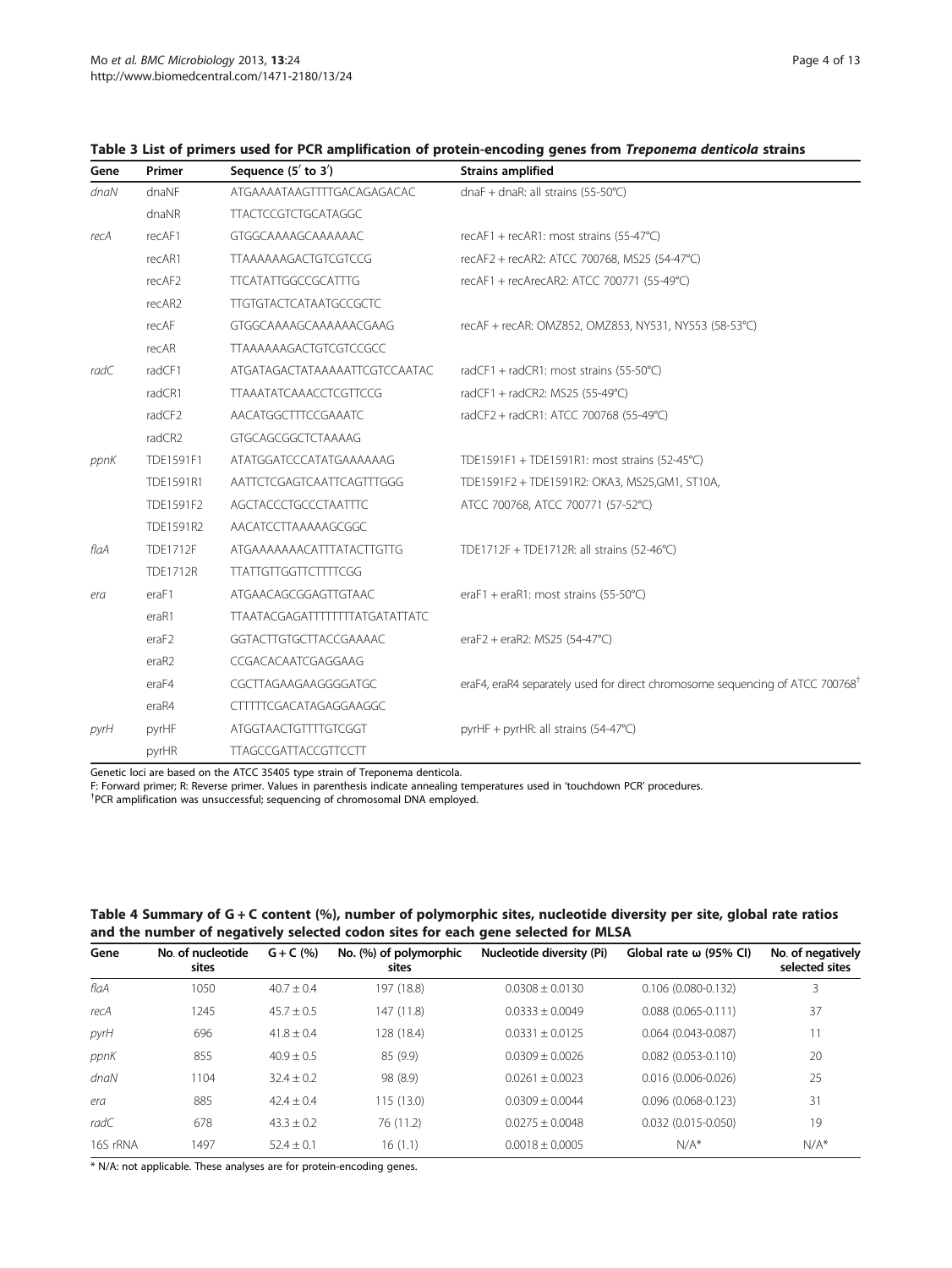analysis of the 8 individual gene datasets, as well as the combined multi-gene datasets from each strain (species). Accordingly, the optimal nucleotide-substitution models were identified using the Akaike Information Criterion (AIC), as described by Bos and Posada [\[40\]](#page-11-0). The results are summarized in Additional file [3](#page-10-0). The optimal nucleotide substitution model for the *recA*, *radC*, *dnaN* and *era* genes was the  $GTR + I + G$  model; whilst the  $GTR + G$  model was optimal for the 16S rRNA and flaA genes; and the  $K80 + I + G$  and  $SYM + G$  models were optimal for the ppnK and pyrH gene datasets, respectively. The respective optimal models were used for the phylogenetic analyses of the eight individual gene datasets, whilst the  $GTR + I + G$ model was used for the analysis of the concatenated sevengene dataset (described below).

Phylogenetic reconstructions based on the eight individual gene sequences (16S rRNA, flaA, recA, pyrH, ppnK, dnaN, era and radC) were performed using both maximum likelihood (ML) and Bayesian (BA) approaches. The eight BA trees constructed are shown in an ultrametric form (i.e. topology only) in Figure [1](#page-6-0). The eight corresponding ML trees are shown with branch lengths proportional to genetic distances in Additional file [4](#page-10-0). It should be noted that due to the proportionately large genetic distances between the T. denticola, T. vincentii and T. pallidum taxa, the two out-groups are not shown in the ML trees; so that the relationships between the respective T. denticola strains are more easily visualized (see below). Taken together, the 8 respective pairs of phylogenetic trees generated using these two different approaches shared similar overall topologies (i.e. had a similar shape and branching order). The 20 strains were fairly poorly resolved in the phylogenetic trees obtained from the individual 16S rRNA, ppnK, radC and dnaN gene datasets; especially in the ML trees; each forming polytomies (multifurcations) with a lack of statistical support. The BA topologies of the flaA, recA, and pyrH genes were the best resolved; especially on the backbone, indicating that 15 strains formed a well-supported monophyletic clade. However, the strain compositions and inter-strain relationships were not entirely concordant with one another. The MS25 and GM-1 strains formed a strongly supported clade in the flaA, era, dnaN, recA and radC trees generated by both phylogenetic approaches [BA: posterior probability  $(PP) = 0.99 - 1.00$ ; ML: bootstrap support  $(BS) = 91 - 100$ . The ATCC 35404, NY531, NY535 and NY553 strains clustered together in a strongly-supported clade in the *pyrH*, dnaN and recA trees constructed using both BA and ML methods.

The range of intraspecific sequence similarity (%) was calculated for each gene, in order to determine how this measure of DNA sequence variation could be used to discriminate the 20 T. denticola strains (Figure [2\)](#page-6-0). The pyrH gene had the highest levels of sequence polymorphism

between the strains (83.9 − 100% similarity), closely followed by flaA (84.4 − 100%). The 16S rRNA gene had by far the lowest levels of inter-strain sequence variation (99.3 – 100% similarity). This indicated that the  $pyrH$  and rrsA/B gene sequences respectively had the best and worst strain-differentiating abilities. The levels of nucleotide diversity per site (Pi) within each of the eight genes are shown in Table [4](#page-3-0). In the protein-encoding genes, Pi values ranged from ca. 0.033 ( $pyrH$ , recA) to 0.026 (dnaN).

## Detection of recombination using concatenated multigene sequence data

Failing to account for DNA homologous recombination (i.e. horizontal genetic exchange) can lead to erroneous phylogenetic reconstruction and also elevate the falsepositive error rate in positive selection inference. Therefore, we checked for evidence of recombination within each of the eight individual genetic loci in all 20 strains, by identifying possible DNA 'breakpoints' using the HYPHY 2.0 software suite [\[41](#page-11-0)]. No evidence of genetic recombination was found within any gene sequences in any strain. This indicated that all the sites in the respective gene sequences shared a common evolutionary history.

#### Analysis of selection pressure at each genetic locus

Selection pressure was analyzed by determining the ratios of non-synonymous to synonymous mutations ( $\omega = d_N/d_S$ ) for each codon site within each of the seven proteinencoding genes, in each of the 20 strains. When  $\omega < 1$ , the codon is under negative selection pressure, i.e. purifying or stabilizing selection, to conserve the amino acid composition of the encoded protein. Table [4](#page-3-0) summarizes the global rate ratios ( $\omega = d_N/d_S$ ) with 95% confidence intervals, as well as the numbers of negatively selected codon sites for each of the genes investigated. It may be seen that global ratios for the seven genes were subject to strong purifying selection ( $\omega$  < 0.106), indicating that there was a strong selective pressure to conserve the function of the encoded proteins. No positively-selected sites were found in any of the 140 gene sequences.

## Phylogenetic analyses of T. denticola strains using concatenated multi-gene sequence data

The DNA sequences of the seven protein-encoding genes were concatenated in the order:  $flaA - recA - pyrH$  $ppnK - dnaN - era - radC$ , for analysis using BA and ML approaches. The combined data matrix contained 6,513 nucleotides for each strain. The ML tree is shown with branch lengths proportional to genetic distances (Figure [3](#page-7-0)A), whilst the BA tree is shown in an ultrametric form (Figure [3B](#page-7-0)). Both the BA and ML trees clearly show that the *T. denticola* strains share a monophyletic origin. The genetic distances on the ML tree indicate that the T. denticola strains analyzed here are much more closely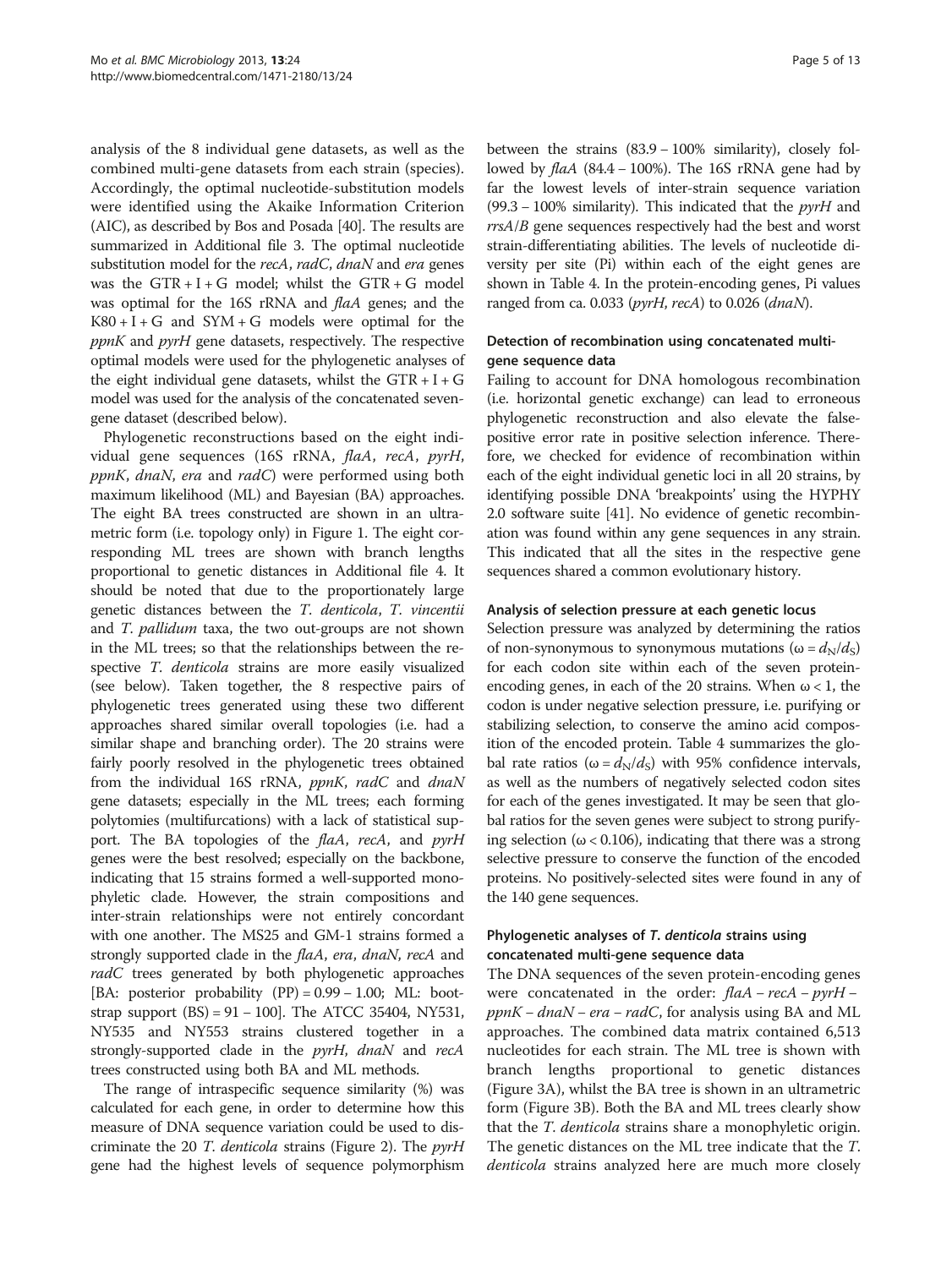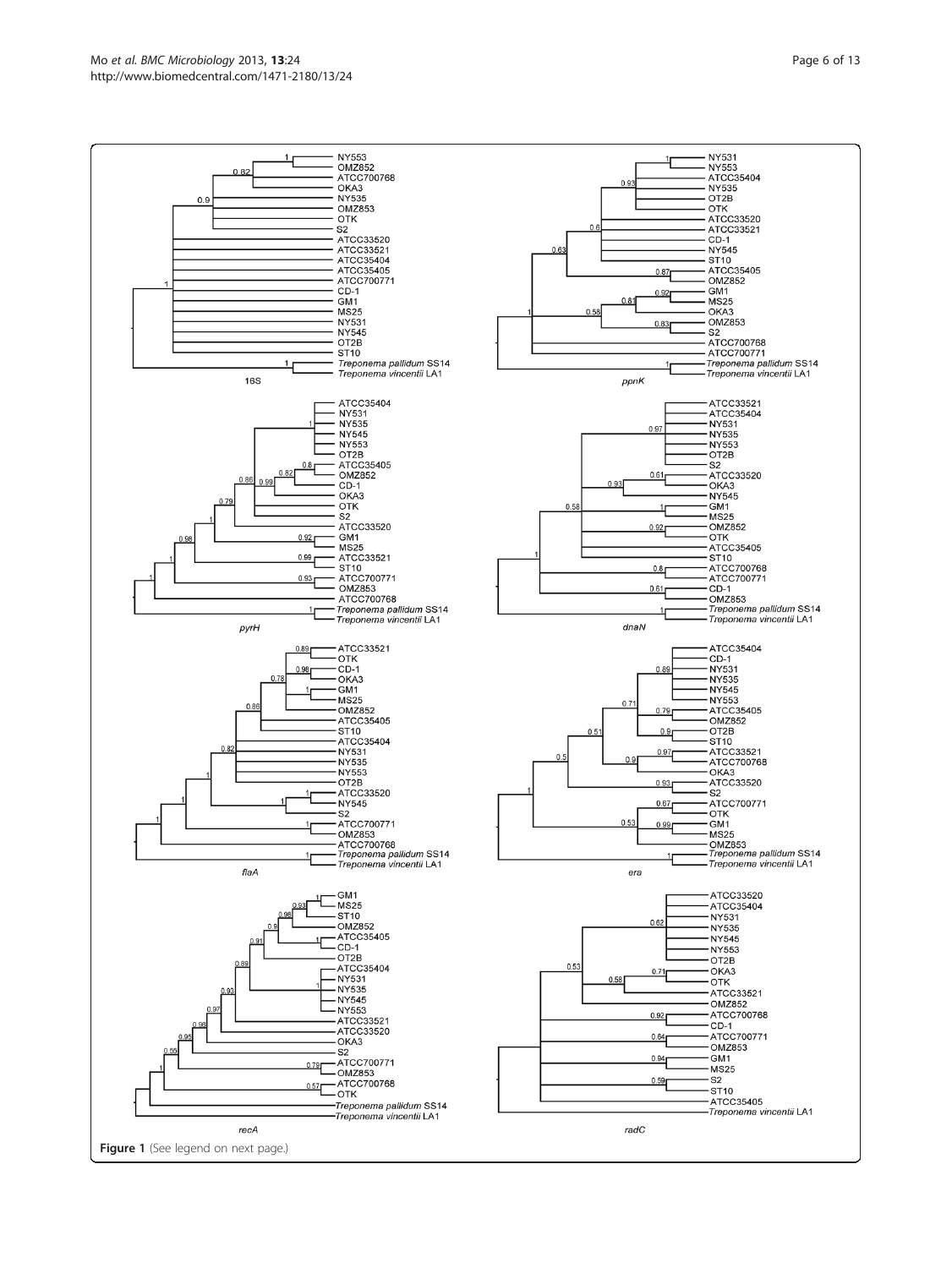#### <span id="page-6-0"></span>(See figure on previous page.)

Figure 1 Bayesian phylogenetic trees of Treponema denticola strains based on individual 16S rRNA, flaA, recA, pyrH, ppnK, dnaN, era and radC gene datasets. The Bayesian 50% majority-rule consensus tree of 9,000 trees, following the removal of 1,000 trees as burn-in, is shown for each gene. Numbers above branches are posterior probabilities. Corresponding gene homologoues from Treponema vincentii LA-1 (ATCC 33580) and Treponema pallidum subsp. pallidum SS14 were included in the phylogenetic analysis as outgroups. The radC gene is absent from the T. pallidum genome.

related to each other, than to T. vincentii or T. pallidum. Six analogous clades (labeled I–VI) comprising 18 strains were identified in both the ML and BA trees. Clade I consists of five strains: NY531, NY553, ATCC 35404, NY535 and OT2B; with moderate to strong statistical support (BA  $PP = 1.00$ , ML  $BS = 88$ ). Clade II has two strains (ATCC 33520 and NY545) and is well-supported  $(BA PP = 1.00; ML BS = 92)$ . Clade III contains the CD-1 and ATCC 35405 (type) strains, which are both North American in origin, with moderate to strong support (BA  $PP = 1.00$ ; ML  $BS = 80$ ). Clade IV contains 3 strains (ATCC 33521, ST10 and OMZ 852) with no statistical support. Clade V comprises four strains: MS25, GM-1, S2 and OKA3. Although this clade has no support, it is apparent that the two USA strains (MS25 and GM-1) form a well-supported clade (BA  $PP = 1.00$ , ML  $BS = 100$ ), whereas the two Japanese strains (S2 and OKA3) form a clade with moderate to strong support  $(BA \text{ PP} = 0.98,$ ML BS = 62). Clade VI comprises two strains from China (ATCC 700771 and OMZ 853), with strong support (BA PP = 0.97, ML BS = 94). The Chinese ATCC 700768 strain is found to be basal to the other 19 strains in the BA tree, and appears to be highly divergent in the ML tree. Since the ML tree is better resolved than the corresponding BA tree, we will primarily refer to the ML tree in the rest of this paper.

#### **Discussion**

The oral spirochete bacterium *Treponema denticola* is postulated to play an important role in the pathogenesis of periodontal disease; in particular chronic periodontitis, which is estimated to affect ca. 10-15% of the global population [[3,4,](#page-10-0)[6-9](#page-11-0)]. It is also implicated in the etiology of acute necrotizing ulcerative gingivitis (ANUG) [[42](#page-11-0)] and orofacial noma [\[43](#page-11-0)], two other tissue-destructive diseases of the orofacial region. However, T. denticola is commonly detected in the oral microbiota in dentulous adults; albeit at relatively low levels, and its precise etiopathogenic mechanisms remain to be established. The elucidation of more specific disease associations is presently hampered by the lack of a reliable method for strain identification, and a very poor understanding of how strains differ at the genetic level.

Here, we utilized a seven protein-coding gene multilocus sequence analysis (MLSA) approach, to characterize genomic diversity and evolutionary relationships in a small, but carefully-selected collection of T. denticola isolates of diverse geographical origin. Our results revealed that there are relatively high levels of genetic diversity amongst T. denticola strains; with gene sequence similarities ranging between ca. 84 − 100% between the strains. These levels are considerably higher than in T. *pallidum*; where strains of the *pallidum* and

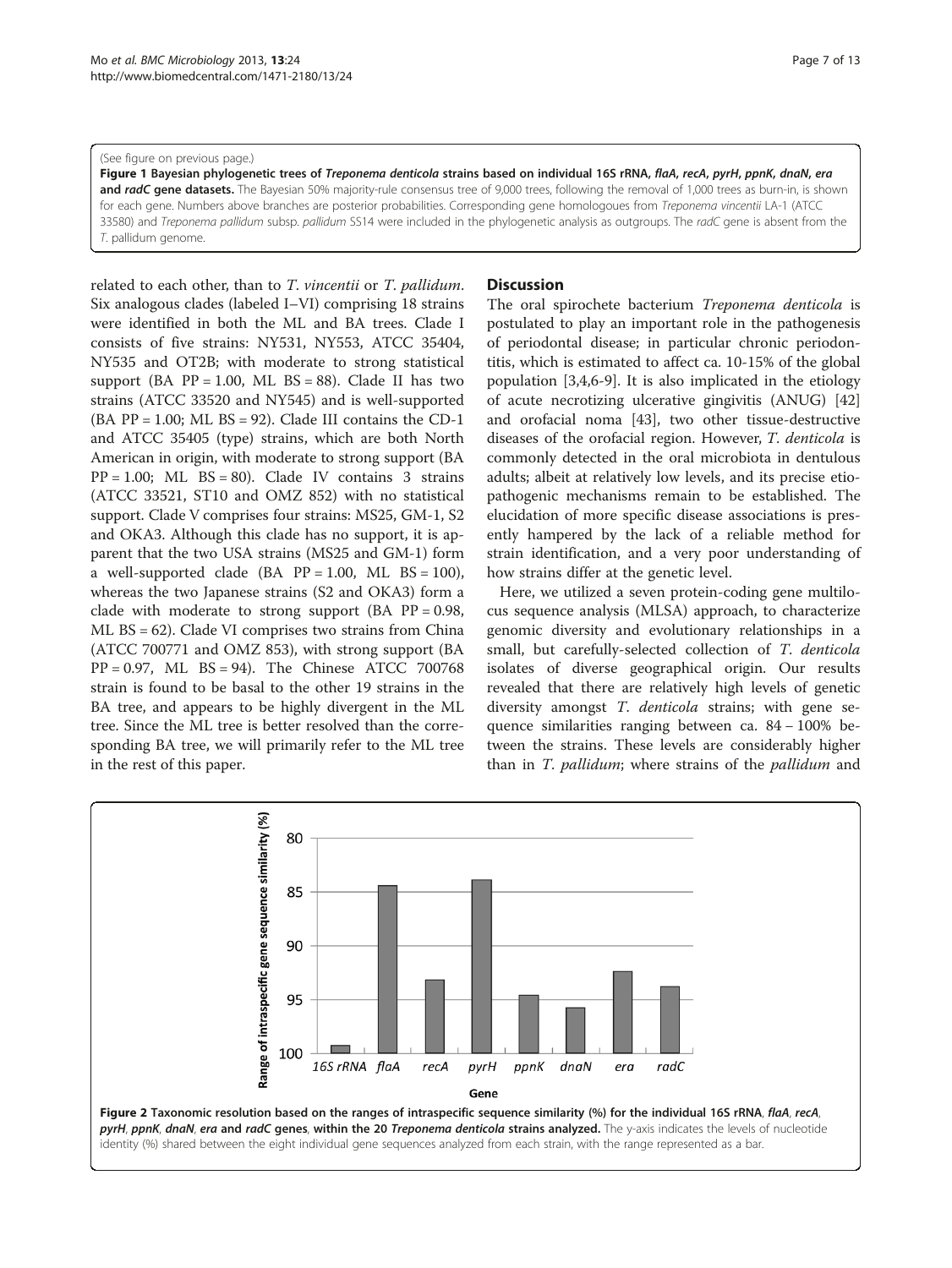<span id="page-7-0"></span>

pertenue subspecies share ca. 100-99.6% genome sequence identity, and genetic differences are largely confined to recombination 'hotspots' or other areas of acquired DNA sequence [\[20\]](#page-11-0). Whilst there were variations in the relative proportions of polymorphic sites present in the seven protein-encoding genes selected for

analysis, all were under a strong (purifying) evolutionary pressure to conserve function. We found no evidence of genetic recombination in any gene sequence analyzed, indicating that genes had evolved as intact units in each strain. It is interesting to note that the  $faA$  gene, which encodes an endoflagellar sheath protein that is a known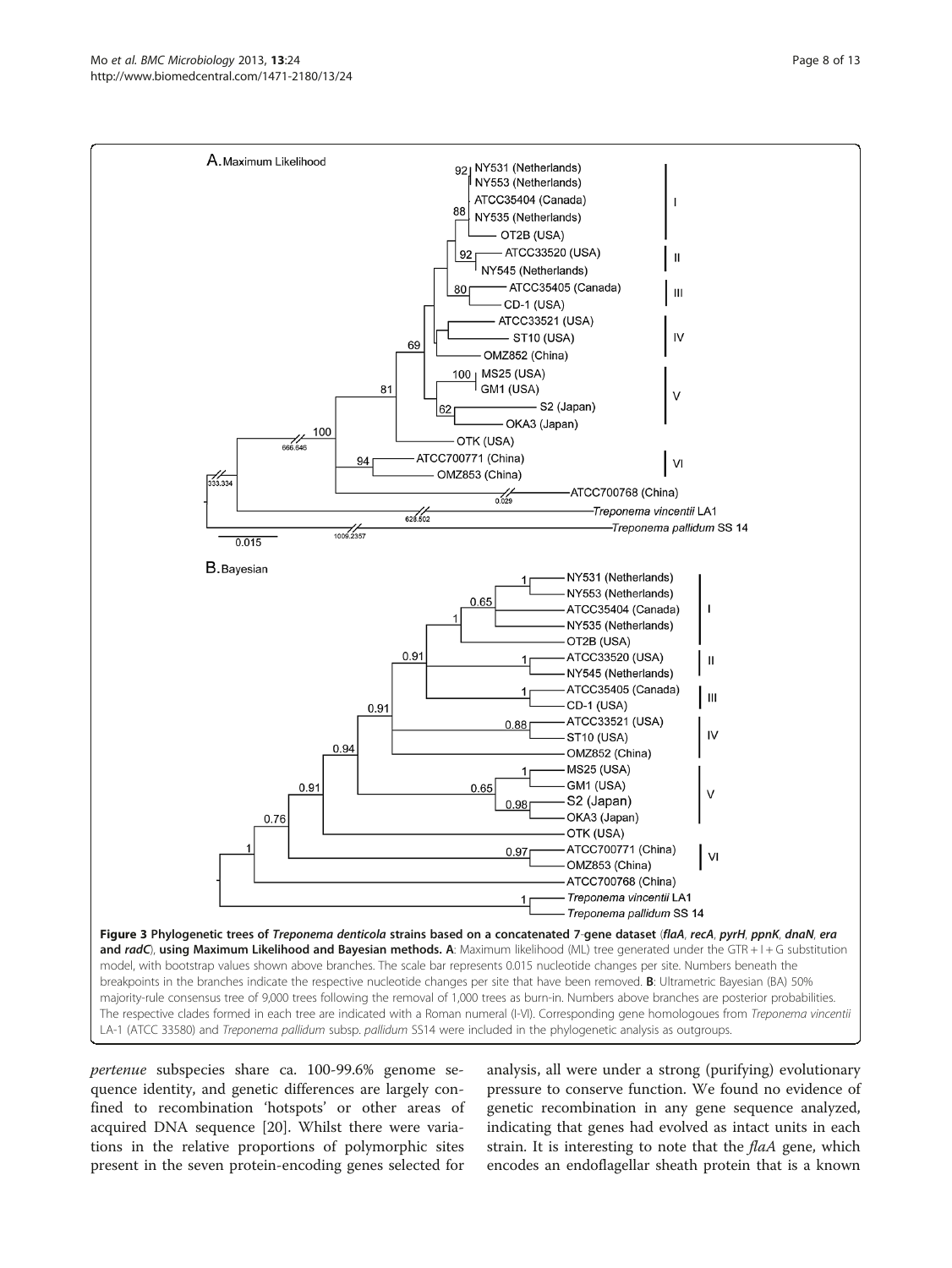a cell surface-exposed epitope [\[44](#page-11-0)], appeared to follow a similar evolutionary pathway as the pyrH and recA 'housekeeping' genes analyzed. Although we also sequenced the 16S rRNA (rrsA/rrsB) gene(s) from each strain, we did not add this to the concatenated multi-gene sequence for phylogenetic analysis. This was because it is present in two identical copies on the *T. denticola* genome [\[18\]](#page-11-0), and may be under distinct evolutionary pressures, due to the fact that is not translated into a protein; e.g. it may have increased levels of nucleotide insertions or deletions (indels), or may have selection biases relating to its secondary structure [\[24](#page-11-0)].

Based on the concatenated 7-gene (flaA, recA, pyrH,  $ppnK$ , dnaN, era and radC) datasets, both the Bayesian (BA) and maximum likelihood (ML) topologies clearly indicated that all 20 T. denticola strains are monophyletic; i.e. they originated from a single common ancestor that was genetically distinct from T. vincentii and T. pallidum (see Figure [3](#page-7-0)). Our data also indicates that at the genetic level, T. denticola is more closely related to the oral treponeme T. vincentii, than the syphilis spirochete. Six well-defined clades (I-VI) were formed in both the BA and ML trees, which comprised 18 of the 20 strains analyzed. The OTK strain from the USA does not fall within any of the defined clades, possibly due to the relatively low sample size. The early-branching ATCC 700768 strain from China appears to be highly divergent from the other T. denticola taxa (discussed further below). The overall concordances in tree topologies obtained for the 7 individual genes, which are well-distributed around the ca. 2.8 Mbp chromosome, are consistent with T. denticola being predominantly clonal in nature. We did not attempt to estimate evolutionary timescales, as the precise dates of isolation are not known for these strains. Due to the high levels of sequence divergence and putatively clonal strain distributions, we speculate that T. denticola has been co-evolving in humans and animal hosts for a considerable period of time. However, genome sequence data from additional strains of known isolation date will be required to validate this proposition.

It should be noted that the majority of previous biophysical or culture-based investigations involving T. denticola have primarily utilized only three different (ATCC) strains:  $35405<sup>T</sup>$  (Clade III),  $35404$  (Clade I) and  $33520$ (Clade II); which are all of North American origin [[30,31\]](#page-11-0). Our data suggests that these three strains (lineages) may not be wholly representative of the T. denticola strains distributed within global populations. Whilst our sample size is modest, the scope of our MLSA analysis was limited by the relative paucity of T. denticola strains presently available. Oral treponemes such as T. denticola are fastidious, capricious and notoriously difficult to isolate; and there are very few laboratories in the world that actively maintain strain collections.

The ATCC 700768 (OMZ 830, China), ATCC 700771 (OMZ 834, China), OMZ 853 (China) and OTK (USA) strains, located in basal positions in the phylogenetic trees, appear to be the most genetically distant from the genome-sequenced ATCC 35405 type strain (Canada). This genetic divergence is consistent with literature reports, which have stated that these strains have notable phenotypic differences. For example, the primary sequence, domain structure and immunogenic properties of the major surface protein (Msp) in the OTK strain, were shown to be quite distinct from those of the ATCC 35405 or 33520 strains [[14,45](#page-11-0),[46](#page-11-0)]. In another study, Wyss et al. reported that the FlaA proteins from the ATCC 700768 and ATCC 700771 strains reacted positively towards the 'pathogen-related oral spirochete' (PROS) H9-2 antibody (raised against T. pallidum); whilst the ATCC 35405, 35404, 33521, 33520 and ST10 strains were unreactive [\[15\]](#page-11-0).

It is highly notable that several sets of T. denticola strains with similar genetic compositions were isolated from subjects living on different continents; i.e. the MS25 (USA), GM-1 (USA), S2 (Japan) and OKA3 (Japan) strains in Clade V; the ATCC 33520 (USA) and NY545 (Netherlands) strains in Clade II; the ATCC 33521 (USA), ST10 (USA) and OMZ 852 (China) strains in Clade IV; and the ATCC 35404 (Canada), OT2B (USA), NY531 (Netherlands), NY535 (Netherlands) and NY553 (Netherlands) strains in Clade I. We tentatively propose that this indicates that there may be a number of T. denticola clonal lineages, or closely-related clusters of strains, which have global distributions. We also identified closely-related strains that had been isolated from different subjects residing in the same geographical location: e.g. the ATCC 700771 and OMZ 853 strains from China (Clade VI).

This study represents the first in-depth multilocus sequencing approach that has been used to analyze strains belonging to a species of oral spirochete bacteria. However, it is important to note that alternative MLSA schemes have previously been used to characterize intraspecies variation in other (pathogenic) spirochetes. A 21 gene MLSA approach was notably used to probe the origins, evolutionary history and possible migratory routes of T. pallidum, the causative agent of syphilis [[28](#page-11-0)]. Genetic diversity within Borellia burgdorferi sensu lato, was similarly investigated using a seven gene MLSA system [[27\]](#page-11-0), enabling taxonomic relationships to be defined within this complex group of related (sub)-species. As far as other putative periodontal pathogens are concerned, Koehler and coworkers used a 10 gene MLSA system to investigate genetic relationships between 18 Porphyromonas gingivalis strains isolated from patients with periodontitis in Germany, and one isolate from the USA [\[47](#page-11-0)]. This revealed the presence of high levels of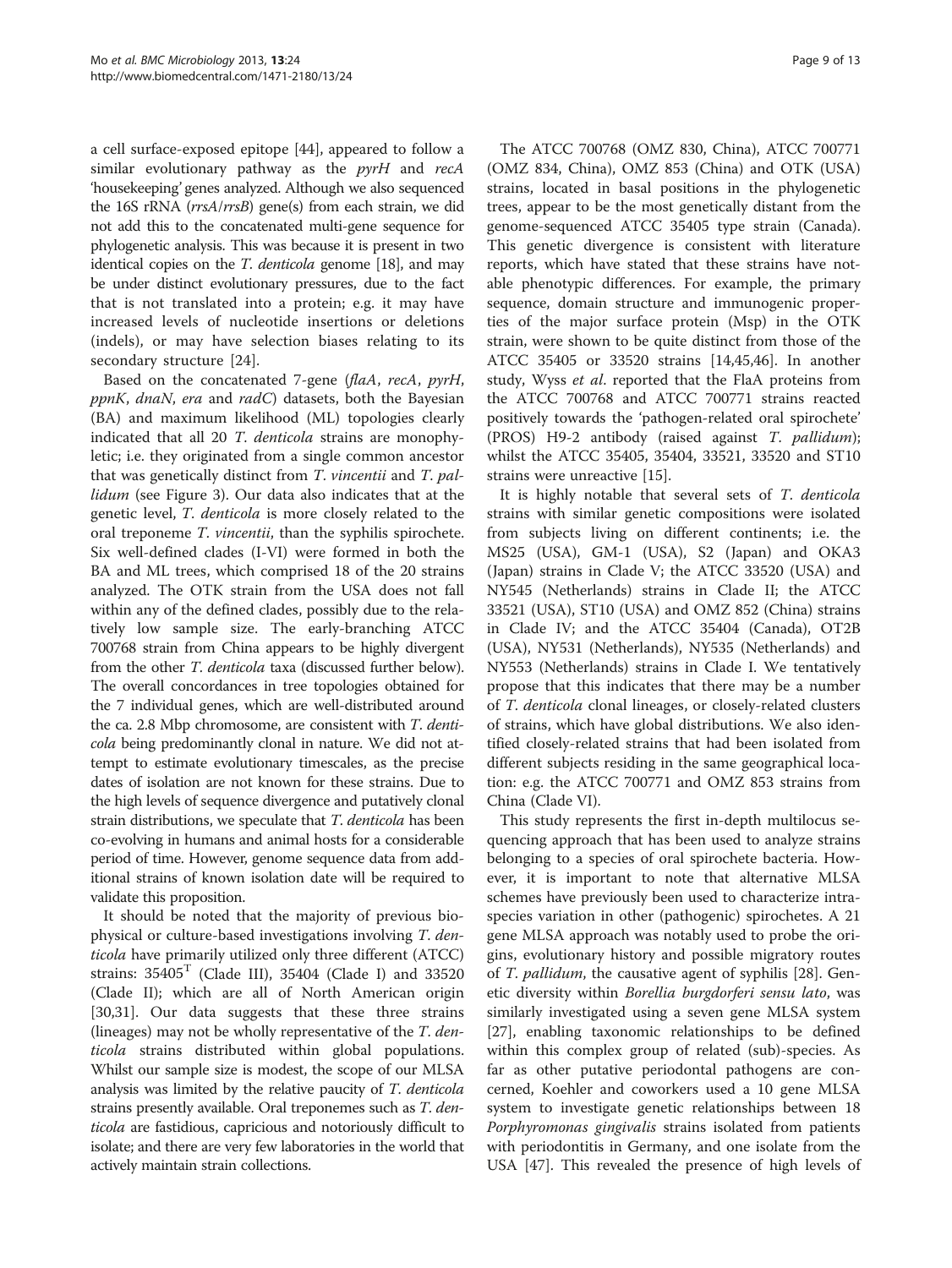horizonal gene transfer, i.e. a panmictic population structure; quite unlike what we have found for T. denticola here. Subsequent studies have revealed that both *P. gingivalis* and another another 'periodontopathogen': Aggregatibacter actinomycetemcommitans both had specific lineages with increased association with periodontal disease; with apparently differing levels of carriage in certain ethnic groups or geographical populations [\[48-50](#page-11-0)]. It remains to be established whether T. denticola also possesses lineages with increased association with periodontal disease.

As the seven selected genes appear to be wellconserved in treponeme species, we envisage our MLSA framework as being readily adaptable for strain typing, as well as establishing intra- and inter-species phylogenetic relationships within diverse treponeme populations. For example, one interesting application would be to explore similarities and evolutionary relationships between closely-related strains and species of treponeme bacteria found in the human oral cavity, versus those present in animal reservoirs; especially those associated with polymicrobial tissue-destructive infections [\[51,52\]](#page-11-0).

## Conclusions

Our sequencing data clearly reveals that clinical isolates of the periodontal pathogen T. denticola have highly diverse genotypes. We define 6 distinct clonal lineages present within strains isolated from subjects living in Asia, Europe and North America. Several T. denticola lineages are present on different continents, which is consistent with the existence of strains with widespread, possibly global, distributions. Our results lay the foundations for future systematic molecular investigations aimed at establishing the ecological distributions, disease associations or phylogeny of treponemes belonging to this and other species.

## Methods

#### Strain culture; gene amplification, cloning and sequencing

Treponema denticola strains were purchased from the American Type Culture Collection (ATCC) or generously provided by Dr. Barry McBride (University of British Columbia, Canada), Dr. Chris Wyss (University of Zurich, Switzerland) and Dr. E. Peter Greenberg (Washington University, USA). All strains were cultured anaerobically in TYGVS media supplemented with 10% rabbit serum as previously described [\[53\]](#page-11-0). Genomic DNA was purified from 3-5 day old cultures using a Wizard Genomic DNA Purification Kit (Promega), using the manufacturer's gramnegative protocol. PCR primers targeting the *dnaN* (TDE0231); recA (TDE0872); radC (TDE0973); ppnK (TDE1591); flaA (TDE1712); era (TDE1895) and pyrH (TDE2085) genes were designed using Omiga 2.0 (Oxford

Molecular), based on the genome-sequenced ATCC 35405 strain [\[18\]](#page-11-0), and are listed in Table [3.](#page-3-0) The  $rrsA/B$  genes were amplified using the TPU1 (5'-AGAGTTTGATCMTGGC TCAG-3<sup>'</sup>) [\[54\]](#page-12-0) and C90 (5'-GTTACGACTTCACCCTC CT-3') primers [\[55\]](#page-12-0). PCR reactions were performed using a 'touchdown' method on a GeneAmp PCR System 9700 (Applied Biosystems). PCR reactions (50 μl) contained 10 μl of PyroBest Buffer II, 2 μl of genomic DNA (ca. 50 ng), 4 μl of dNTPs (2.5 mM each), 2 μl of each forward and reverse primer (10 μM each), and 0.25 μl of PyroBest DNA polymerase (1.25 U, TaKaRa). PCR cycling conditions consist of an initial denaturation (94°C, 90s); followed by 4-6 cycles of: denaturation (94°C, 20s), annealing (temperature as indicated in Table [3,](#page-3-0) 20s) decreasing 1°C every cycle, extension (72°C, 3 min); followed 26 cycles of denaturation (94°C, 15s), annealing (temperature as indicated, 15s), extension (72°C, 2 min); final extension (72°C, 7 min). PCR products were analyzed using 1% agarose gel electrophoresis and stained with ethidium bromide. PCR products were gel-purified using a QIAquick Gel Extraction Kit (Qiagen), and cloned into pCR2.1-TOPO vector using a TOPO TA Cloning Kit (Invitrogen) according to the manufacturer's instructions. Ligation mixtures were electroporated into Escherichia coli DH10B cells, plated on Luria-Bertani (LB) 1% agar plates supplemented with kanamycin (50 μg/ml) and X-gal (5-bromo-4-chloro-indolyl-β-D-galactopyranoside, 20 μg/ml), and incubated overnight at 37°C. Plasmid DNA was purified from 4 or 5 colonies from each plate using the QIAprep Spin Miniprep Kit (Qiagen). At least three colonies containing PCR inserts were commercially sequenced in both directions (M13 forward and reverse primers) using an Applied Biosystems 3730xl DNA Analyzer. Direct sequencing of genomic DNA (Invitrogen, Hong Kong) using outward-facing internal primers was used as indicated to obtain genomic sequence data when PCR amplification proved unsuccessful.

#### Analysis of gene sequence similarity and phylogeny

Sequence data were edited and assembled in Omiga 2.0 and EMBOSS GUI (European Molecular Biology Open Software Suite [\[56](#page-12-0)] and gene alignments were manually checked and optimized using BioEdit v.7.0.9 [\[57](#page-12-0)] and MEGA 4 [\[58\]](#page-12-0). GC content and the location of polymorphic sites were analyzed using Omiga 2.0 and FaBOX [[59\]](#page-12-0) [\(http://www.birc.au.dk/software/fabox\)](http://www.birc.au.dk/software/fabox). All seven genes (flaA, recA, pyrH, ppnK, dnaN, era, and radC) were concatenated using Se-Al ver.2.0a11 [[60](#page-12-0)], giving a final alignment of 6,780 nucleotides (including gaps). The range of intraspecific sequence similarity (%) for each gene was calculated using the sequence identity matrix program implemented in BioEdit. Nucleotide polymorphism in each gene was evaluated by quantifying the nucleotide diversity per site (Pi) using DNA Sequence Polymorphism software (DnaSP 5.10) [\[61\]](#page-12-0).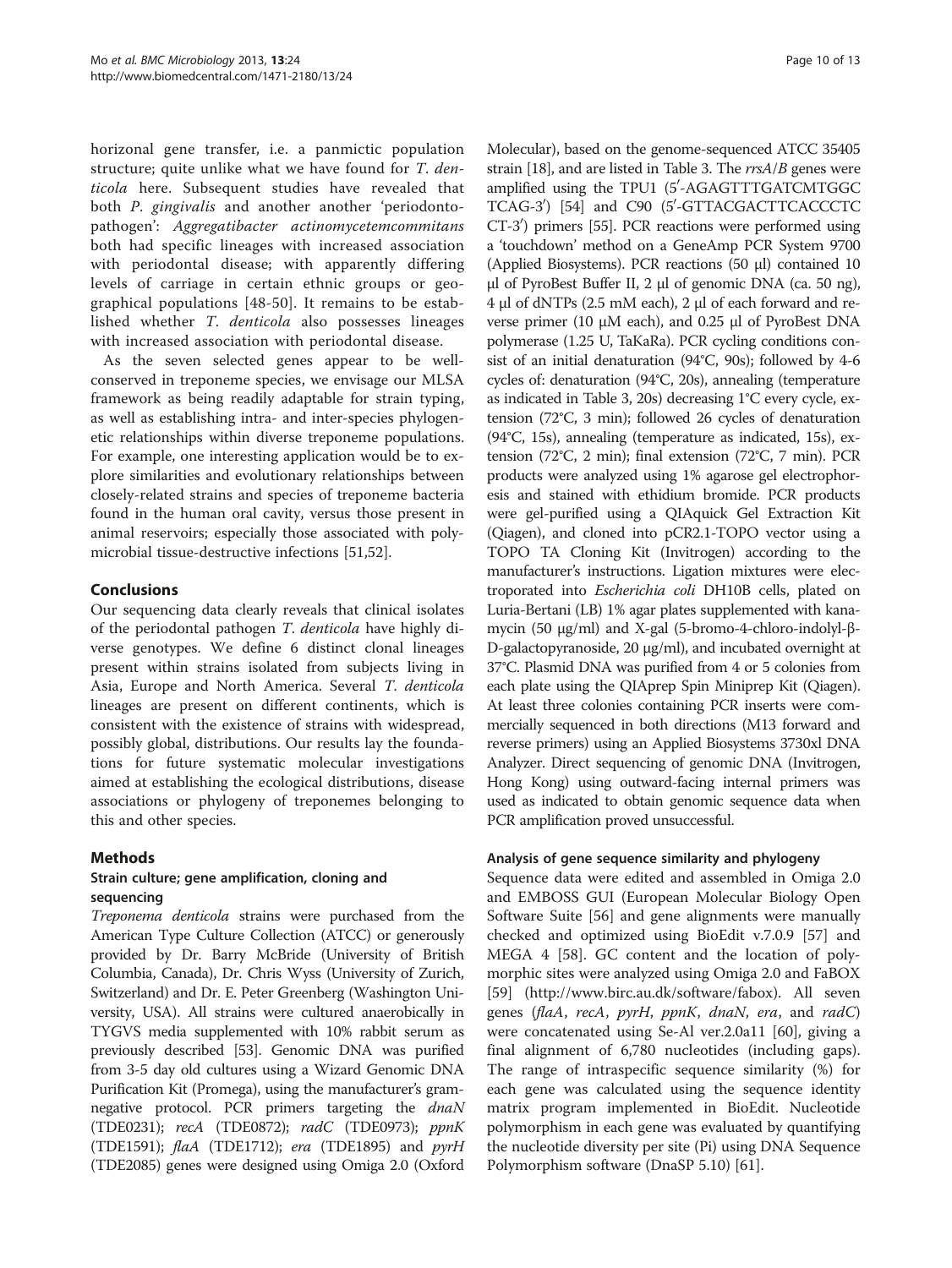<span id="page-10-0"></span>Maximum Likelihood (ML) and Bayesian methods were used to analyze both individual genes, and concatenated gene sequence datasets. The optimal substitution model and gamma rate heterogeneity for individual genes and combined dataset were determined using the Akaike Information Criterion (AIC) in MrModeltest ver. 2.2 [[62\]](#page-12-0). Maximum likelihood (ML) trees were generated using GARLI ver. 0.96 [[63\]](#page-12-0) with support calculated from 100 bootstrap replicates. Bootstrap support (BS) values  $\ge$ 70% were considered to have strong support.

Partitioned Bayesian analyses (BA) were conducted using MrBayes v.3.1.2 [\[64\]](#page-12-0), with two independent runs of Metropolis-coupled Markov chain Monte Carlo (MCMCMC) analyses, each with 4 chains and 1 million generations, with trees sampled every 100 generations. The level of convergence was assessed by checking the average standard deviation of split frequencies (<0.005). Convergence of the runs was also checked visually in Tracer ver. 1.5 [[65](#page-12-0)], ensuring the effective sample sizes (ESS) were all above 200. Bayesian posterior probabilities (PP) were calculated by generating a 50% majority-rule consensus tree from the remaining sampled trees after discarding the burn-in (10%). PP values  $\geq$  0.95 indicate statistical support.

#### Detection of recombination and natural selection

A codon-based approach implemented in HYPHY 2.0 [\[41](#page-11-0)] was used to analyze selection pressures within the seven individual protein-encoding genes, using a neighborjoining model. Genetic algorithm recombination detection (GARD) was first used to identify any possible recombination breakpoints within each gene. Single likelihood ancestor counting (SLAC) was employed to calculate the global nonsynonymous  $(d_N)$  and synonymous  $(d_S)$  nucleotide substitution rate ratios ( $\omega = d_N/d_S$ ), with 95% confidence intervals; and to test the selection of variable codon sites based on the most appropriate nucleotide substitution model and tree topology, with a critical p-value of 0.05.

#### Nucleotide sequence accession numbers

Nucleotide sequences were submitted to GenBank under the following accession numbers: JF700256– JF700268 and KC415232−KC415235, [16S rRNA (rrsA/ B)]; JF700269–JF700283 and KC415220−KC415223 (flaA); JF700284–JF700298 and KC415208−KC415211 (recA); JF700299–JF700313 and KC415216−KC415219 (pyrH); JF700314–JF700328 and KC415204−KC415207 (ppnK); JF700329–JF700343 and KC415228−KC415231 (dnaN); JF700344–JF700358 and KC415224−KC415227 (era); and JF700359–JF700373 and KC415212−KC415215 (radC). The Treponema vincentii LA-1 (ATCC 35580) and Treponema pallidum subsp. pallidum SS14 reference strains were selected as outgroups, using complete genomes obtained from GenBank under Accession numbers NZ\_ACYH00000000 and NC\_010741, respectively.

## Additional files

[Additional file 1:](http://www.biomedcentral.com/content/supplementary/1471-2180-13-24-S1.pdf) Table summarizing  $G + C$  content (%) for the eight genes selected for sequence analysis within the 20 Treponema denticola strains.

[Additional file 2:](http://www.biomedcentral.com/content/supplementary/1471-2180-13-24-S2.pdf) Table summarizing details of the flaA, recA, pyrH, ppnK, dnaN, era and radC gene homologues present in Treponema pallidum SS14 and Treponema vincentii LA-1 (ATCC 35580).

[Additional file 3:](http://www.biomedcentral.com/content/supplementary/1471-2180-13-24-S3.pdf) Table summarizing the optimal models and parameter values for the individual gene and concatenated flaA − recA – pyrH – ppnK – dnaN – era – radC gene datasets analyzed in this study.

[Additional file 4:](http://www.biomedcentral.com/content/supplementary/1471-2180-13-24-S4.pdf) Maximum likelihood (ML) phylogenetic trees obtained for the individual 16S rRNA, flaA, recA, pyrH, ppnK, dnaN, era and radC gene datasets.

#### **Abbreviations**

MLSA: Multilocus sequence analysis; BA: Bayesian; ML: Maximum likelihood; PP: Posterior probability; BS: Bootstrap support; AIC: Akaike Information Criterion; RELL: Resampling of estimated log likelihoods; MCMCMC: Metropolis-coupled Markov chain Monte Carlo; GTR: General Time Reversible model; HKY: Hasegawa, Kishino and Yano model; SYM: Symmetrical model; I: Invariant sites; G: Gamma distribution of changes; dNTP: Deoxyribonucleic acid; rRNA: Ribosomal ribonucleic acid; ATCC: American type culture collection; TYGVS: Tryptone-yeast extractgelatin-volatile fatty acids-serum (medium).

#### Competing interests

The authors declare no competing interests; financial or otherwise.

#### Authors' contributions

Conceived the study: RMW. Designed and performed the practical experimental work: SM, MY, DCLB, YBH, WKL, RMW. Designed and performed the computational analyses: SM, MY, YCFS, DCLB, GJDS, RMW. Wrote the manuscript: SM, MY, YCFS, DCLB, GJDS, WKL, RMW. All authors have read and approved the final manuscript.

#### Acknowledgments

We are grateful to Dr. Chris Wyss, Dr. Barry McBride and Dr. E. Peter Greenberg for providing us with reference strains and clinical isolates. RMW acknowledges financial support from the University of Hong Kong through the Infection and Immunology Strategic Research Theme and a Seed Funding grant (#200911159092); and the Research Grants Council of Hong Kong, via a General Research Fund (GRF) grant (#781911). YCFS and GJDS are supported by the Duke–NUS Signature Research Program funded by the Agency for Science, Technology and Research, and the Ministry of Health, Singapore.

#### Author details

<sup>1</sup>Oral Biosciences, Faculty of Dentistry, The University of Hong Kong, Prince Philip Dental Hospital, 34 Hospital Road, Sai Ying Pun, Hong Kong. <sup>2</sup>Oral Diagnosis and Polyclinics, Faculty of Dentistry, The University of Hong Kong, Prince Philip Dental Hospital, 34 Hospital Road, Sai Ying Pun, Hong Kong. <sup>3</sup>Program in Emerging Infectious Diseases, Duke-NUS Graduate Medical School Singapore, 8 College Road, Singapore 169857, Singapore.

#### Received: 25 September 2012 Accepted: 24 January 2013 Published: 4 February 2013

#### References

- 1. Darveau RP: Periodontitis: a polymicrobial disruption of host homeostasis. Nat Rev Microbiol 2010, 8(7):481-490.
- Loesche WJ, Grossman NS: Periodontal disease as a specific, albeit chronic, infection: diagnosis and treatment. Clin Microbiol Rev 2001, 14(4):727–752.
- 3. Pihlstrom BL, Michalowicz BS, Johnson NW: Periodontal diseases. Lancet 2005, 366(9499):1809–1820.
- 4. Petersen PE, Ogawa H: Strengthening the prevention of periodontal disease: the WHO approach. J Periodontol 2005, 76(12):2187–2193.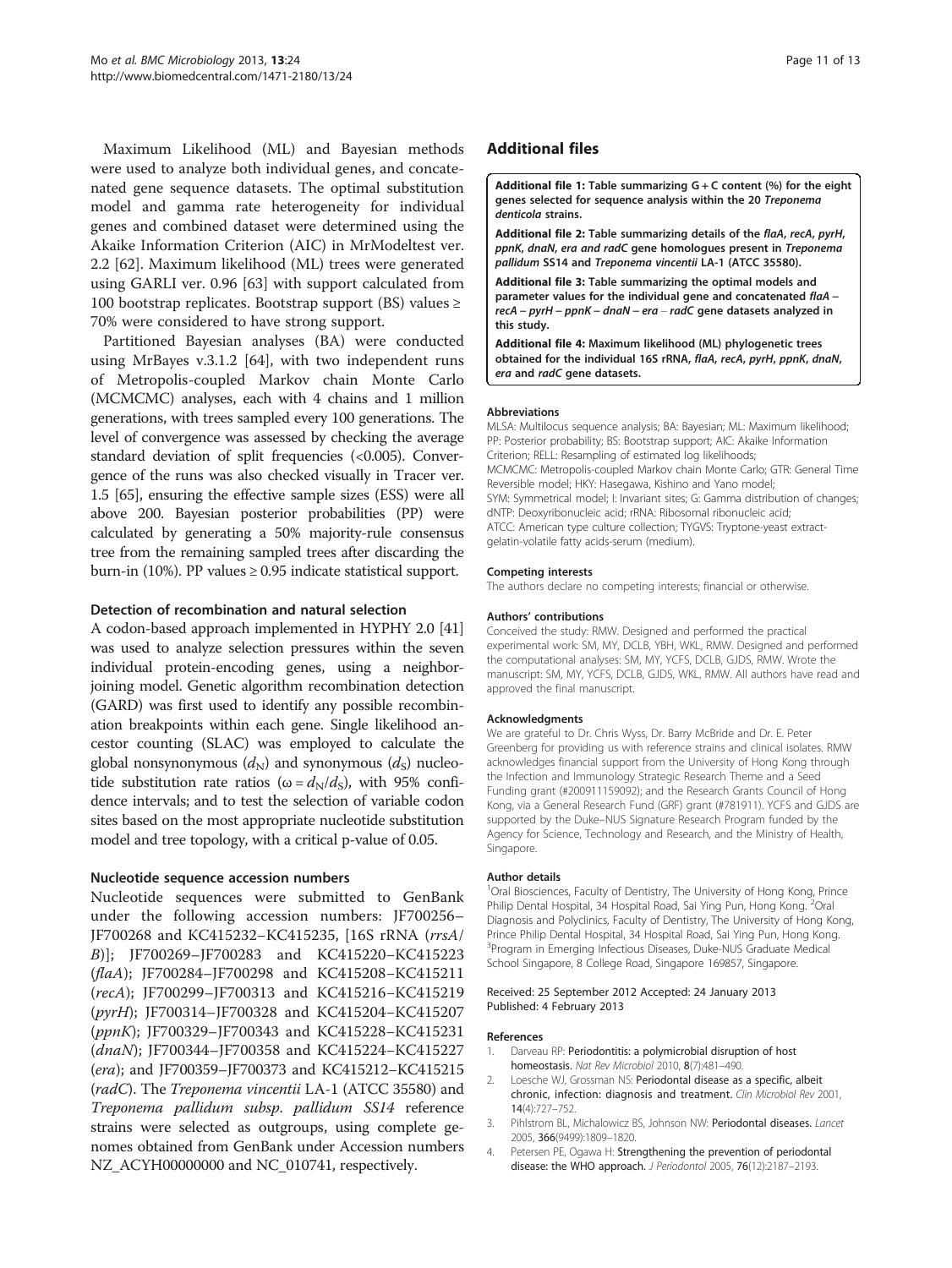- <span id="page-11-0"></span>5. Socransky SS, Haffajee AD: Periodontal microbial ecology. Periodontol 2000 2005, 38:135–187.
- 6. Ellen RP, Galimanas VB: Spirochetes at the forefront of periodontal infections. Periodontol 2000 2005, 38:13–32.
- 7. Sela MN: Role of Treponema denticola in periodontal diseases. Crit Rev Oral Biol Med 2001, 12(5):399–413.
- 8. Dashper SG, Seers CA, Tan KH, Reynolds EC: Virulence factors of the oral spirochete Treponema denticola. J Dent Res 2011, 90(6):691-703.
- 9. Ishihara K: Virulence factors of Treponema denticola. Periodontol 2000 2010. 54(1):117–135.
- 10. Simonson LG, Goodman CH, Bial JJ, Morton HE: Quantitative relationship of Treponema denticola to severity of periodontal disease. Infect Immun 1988, 56(4):726–728.
- 11. Holt SC, Ebersole JL: Porphyromonas gingivalis, Treponema denticola, and Tannerella forsythia: the "red complex", a prototype polybacterial pathogenic consortium in periodontitis. Periodontol 2000 2005, 38:72–122.
- 12. Chan EC, Siboo R, Keng T, Psarra N, Hurley R, Cheng SL, Iugovaz I: Treponema denticola (ex Brumpt 1925) sp. nov., nom. rev., and identification of new spirochete isolates from periodontal pockets. Int J Syst Bacteriol 1993, 43(2):196–203.
- 13. Simonson LG, Rouse RF, Bockowski SW: Monoclonal antibodies that recognize a specific surface antigen of Treponema denticola. Infect Immun 1988, 56(1):60–63.
- 14. Capone R, Wang HT, Ning Y, Sweier DG, Lopatin DE, Fenno JC: Human serum antibodies recognize Treponema denticola Msp and PrtP protease complex proteins. Oral Microbiol Immunol 2008, 23(2):165–169.
- 15. Wyss C, Moter A, Choi BK, Dewhirst FE, Xue Y, Schupbach P, Gobel UB, Paster BJ, Guggenheim B: Treponema putidum sp. nov., a medium-sized proteolytic spirochaete isolated from lesions of human periodontitis and acute necrotizing ulcerative gingivitis. Int J Syst Evol Microbiol 2004, 54(Pt 4):1117–1122.
- 16. Heuner K, Bergmann I, Heckenbach K, Gobel UB: Proteolytic activity among various oral Treponema species and cloning of a prtP-like gene of Treponema socranskii subsp. socranskii. FEMS Microbiol Lett 2001, 201(2):169–176.
- 17. Dahle UR, Olsen I, Tronstad L, Caugant DA: Population genetic analysis of oral treponemes by multilocus enzyme electrophoresis. Oral Microbiol Immunol 1995, 10(5):265–270.
- 18. Seshadri R, Myers GS, Tettelin H, Eisen JA, Heidelberg JF, Dodson RJ, Davidsen TM, DeBoy RT, Fouts DE, Haft DH, et al: Comparison of the genome of the oral pathogen Treponema denticola with other spirochete genomes. Proc Natl Acad Sci USA 2004, 101(15):5646–5651.
- 19. NIH Human Microbiome Project: [[http://hmpdacc.org/\]](http://hmpdacc.org/)
- 20. Smajs D, Norris SJ, Weinstock GM: Genetic diversity in Treponema pallidum: implications for pathogenesis, evolution and molecular diagnostics of syphilis and yaws. Infect Genet Evol 2012, 12(2):191–202.
- 21. Gevers D, Cohan FM, Lawrence JG, Spratt BG, Coenye T, Feil EJ, Stackebrandt E, Van de Peer Y, Vandamme P, Thompson FL, et al: Opinion: Re-evaluating prokaryotic species. Nat Rev Microbiol 2005, 3(9):733–739.
- 22. Hanage WP, Fraser C, Spratt BG: Fuzzy species among recombinogenic bacteria. BMC Biol 2005, 3:6.
- 23. Hanage WP, Fraser C, Spratt BG: Sequences, sequence clusters and bacterial species. Philos Trans R Soc Lond B Biol Sci 2006, 361(1475):1917–1927.
- 24. Santos SR, Ochman H: Identification and phylogenetic sorting of bacterial lineages with universally conserved genes and proteins. Environ Microbiol 2004, 6(7):754–759.
- 25. Naser SM, Thompson FL, Hoste B, Gevers D, Dawyndt P, Vancanneyt M, Swings J: Application of multilocus sequence analysis (MLSA) for rapid identification of Enterococcus species based on rpoA and pheS genes. Microbiology 2005, 151(Pt 7):2141–2150.
- 26. Thompson FL, Gevers D, Thompson CC, Dawyndt P, Naser S, Hoste B, Munn CB, Swings J: Phylogeny and molecular identification of vibrios on the basis of multilocus sequence analysis. Appl Environ Microbiol 2005, 71(9):5107–5115.
- 27. Richter D, Postic D, Sertour N, Livey I, Matuschka FR, Baranton G: Delineation of Borrelia burgdorferi sensu lato species by multilocus sequence analysis and confirmation of the delineation of Borrelia spielmanii sp. nov. Int J Syst Evol Microbiol 2006, 56(Pt 4):873-881.
- 28. Harper KN, Ocampo PS, Steiner BM, George RW, Silverman MS, Bolotin S, Pillay A, Saunders NJ, Armelagos GJ: On the origin of the treponematoses: a phylogenetic approach. PLoS Negl Trop Dis 2008, 2(1):e148.
- 29. Vinuesa P: Multilocus Sequence Analysis and Bacterial Species Phylogeny Estimation, Chapter 3. In Molecular Phylogeny of Microorganisms. Edited by Oren A, Papke RT. Norfolk, UK: Caister Academic Press; 2010:41–64.
- 30. Cheng SL, Siboo R, Quee TC, Johnson JL, Mayberry WR, Chan EC: Comparative study of six random oral spirochete isolates. Serological heterogeneity of Treponema denticola. J Periodontal Res 1985, 20(6):602–612.
- 31. Jacob E, Allen AL, Nauman RK: Detection of oral anaerobic spirochetes in dental plaque by the indirect fluorescent-antibody technique. J Clin Microbiol 1979, 10(6):934–936.
- 32. Weinberg A, Holt SC: Interaction of Treponema denticola TD-4, GM-1, and MS25 with human gingival fibroblasts. Infect Immun 1990, 58(6):1720–1729.
- 33. Socransky SS, Listgarten M, Hubersak C, Cotmore J, Clark A: Morphological and biochemical differentiation of three types of small oral spirochetes. J Bacteriol 1969, 98(3):878–882.
- 34. Hespell RB, Canale-Parola E: Amino acid and glucose fermentation by Treponema denticola. Arch Mikrobiol 1971, 78(3):234–251.
- 35. Mikx FH: Comparison of peptidase, glycosidase and esterase activities of oral and non-oral Treponema species. J Gen Microbiol 1991, 137(1):63-68.
- 36. Ter Steeg PF, Van Der Hoeven JS: Development of Periodontal Microflora on Human Serum. Microb Ecol Health Dis 1989, 2(1):1–10.
- 37. Ter Steeg PF, Van Der Hoeven JS, De Jong MH, Van Munster PJJ, Jansen MJH: Modelling the Gingival Pocket by Enrichment of Subgingival Microflora in Human Serum in Chemostats. Microb Ecol Health Dis 1988, 1(2):73–84.
- 38. Miyamoto M, Noji S, Kokeguchi S, Kato K, Kurihara H, Murayama Y, Taniguchi S: Molecular cloning and sequence analysis of antigen gene tdpA of Treponema denticola. Infect Immun 1991, 59(6):1941–1947.
- 39. Matejkova P, Strouhal M, Smajs D, Norris SJ, Palzkill T, Petrosino JF, Sodergren E, Norton JE, Singh J, Richmond TA, et al: Complete genome sequence of Treponema pallidum ssp. pallidum strain SS14 determined with oligonucleotide arrays. BMC Microbiol 2008, 8:76.
- 40. Bos DH, Posada D: Using models of nucleotide evolution to build phylogenetic trees. Dev Comp Immunol 2005, 29(3):211–227.
- 41. Pond SLK, Frost SDW, Muse SV: HyPhy: hypothesis testing using phylogenies. Bioinformatics 2005, 21(5):676–679.
- 42. Gmur R, Wyss C, Xue Y, Thurnheer T, Guggenheim B: Gingival crevice microbiota from Chinese patients with gingivitis or necrotizing ulcerative gingivitis. Eur J Oral Sci 2004, 112(1):33–41.
- 43. Paster BJ, Falkler JWA Jr, Enwonwu CO, Idigbe EO, Savage KO, Levanos VA, Tamer MA, Ericson RL, Lau CN, Dewhirst FE: Prevalent bacterial species and novel phylotypes in advanced noma lesions. J Clin Microbiol 2002, 40(6):2187–2191.
- 44. Wyss C: Flagellins, but not endoflagellar sheath proteins, of Treponema pallidum and of pathogen-related oral spirochetes are glycosylated. Infect Immun 1998, 66(12):5751–5754.
- 45. Fenno JC, Wong GW, Hannam PM, Muller KH, Leung WK, McBride BC: Conservation of msp, the gene encoding the major outer membrane protein of oral Treponema spp. J Bacteriol 1997, 179(4):1082-1089.
- Edwards AM, Jenkinson HF, Woodward MJ, Dymock D: Binding properties and adhesion-mediating regions of the major sheath protein of Treponema denticola ATCC 35405. Infect Immun 2005, 73(5):2891–2898.
- 47. Koehler A, Karch H, Beikler T, Flemmig TF, Suerbaum S, Schmidt H: Multilocus sequence analysis of Porphyromonas gingivalis indicates frequent recombination. Microbiology 2003, 149(Pt 9):2407–2415.
- 48. Rylev M, Kilian M: Prevalence and distribution of principal periodontal pathogens worldwide. J Clin Periodontol 2008, 35(8 Suppl):346-361.
- 49. Enersen M, Olsen I, Kvalheim O, Caugant DA: fimA genotypes and multilocus sequence types of Porphyromonas gingivalis from patients with periodontitis. J Clin Microbiol 2008, 46(1):31-42.
- 50. Enersen M, Olsen I, van Winkelhoff AJ, Caugant DA: Multilocus sequence typing of Porphyromonas gingivalis strains from different geographic origins. J Clin Microbiol 2006, 44(1):35–41.
- 51. Evans NJ, Brown JM, Demirkan I, Murray RD, Birtles RJ, Hart CA, Carter SD: Treponema pedis sp. nov., a spirochaete isolated from bovine digital dermatitis lesions. Int J Syst Evol Microbiol 2009, 59(Pt 5):987–991.
- 52. Evans NJ, Brown JM, Murray RD, Getty B, Birtles RJ, Hart CA, Carter SD: Characterization of novel bovine gastrointestinal tract Treponema isolates and comparison with bovine digital dermatitis treponemes. Appl Environ Microbiol 2011, 77(1):138–147.
- 53. Fenno JC: Laboratory maintenance of Treponema denticola. Current Protocols in Microbiology 2005, 12B.11.11–12B.11.21.